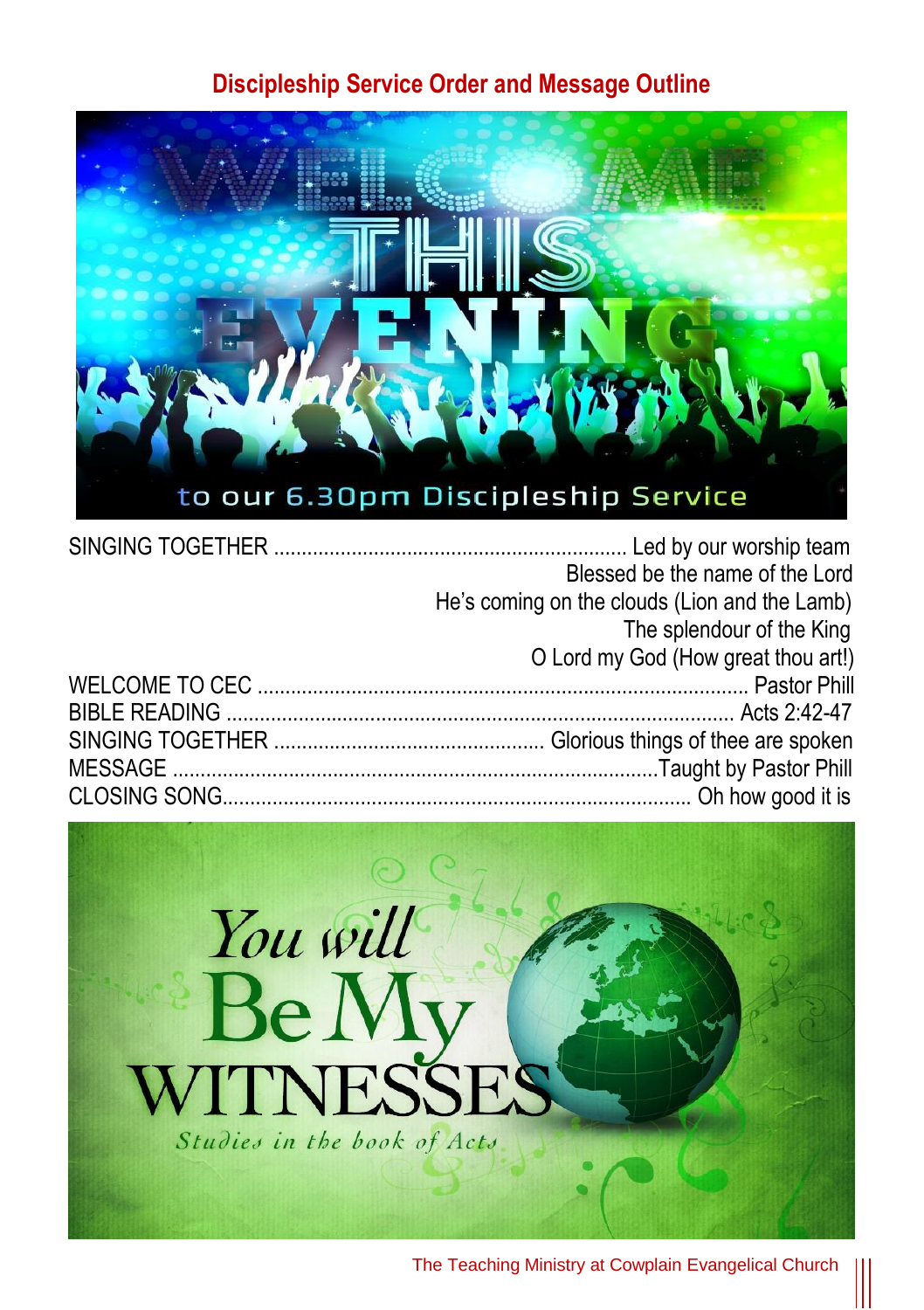## **You will be my witnesses#8 What church looks like Acts 2:42-47**

## **Introduction**

Acts 2:42-47

Matthew 16:18

Revelation 3:1

**1. The blueprint calls for the proper \_\_\_\_\_\_\_\_\_\_\_\_\_\_\_\_\_\_\_\_.**  Acts  $2.42$ 

**1. They were a \_\_\_\_\_\_\_\_\_\_\_\_\_\_\_\_\_\_\_\_\_ church.**  Acts 2:42a

John 8:30

1 John 2:19

 $\begin{matrix} \vspace{0.1cm} \vspace{0.1cm} \vspace{0.1cm} \vspace{0.1cm} \vspace{0.1cm} \vspace{0.1cm} \vspace{0.1cm} \vspace{0.1cm} \vspace{0.1cm} \vspace{0.1cm} \vspace{0.1cm} \vspace{0.1cm} \vspace{0.1cm} \vspace{0.1cm} \vspace{0.1cm} \vspace{0.1cm} \vspace{0.1cm} \vspace{0.1cm} \vspace{0.1cm} \vspace{0.1cm} \vspace{0.1cm} \vspace{0.1cm} \vspace{0.1cm} \vspace{0.1cm$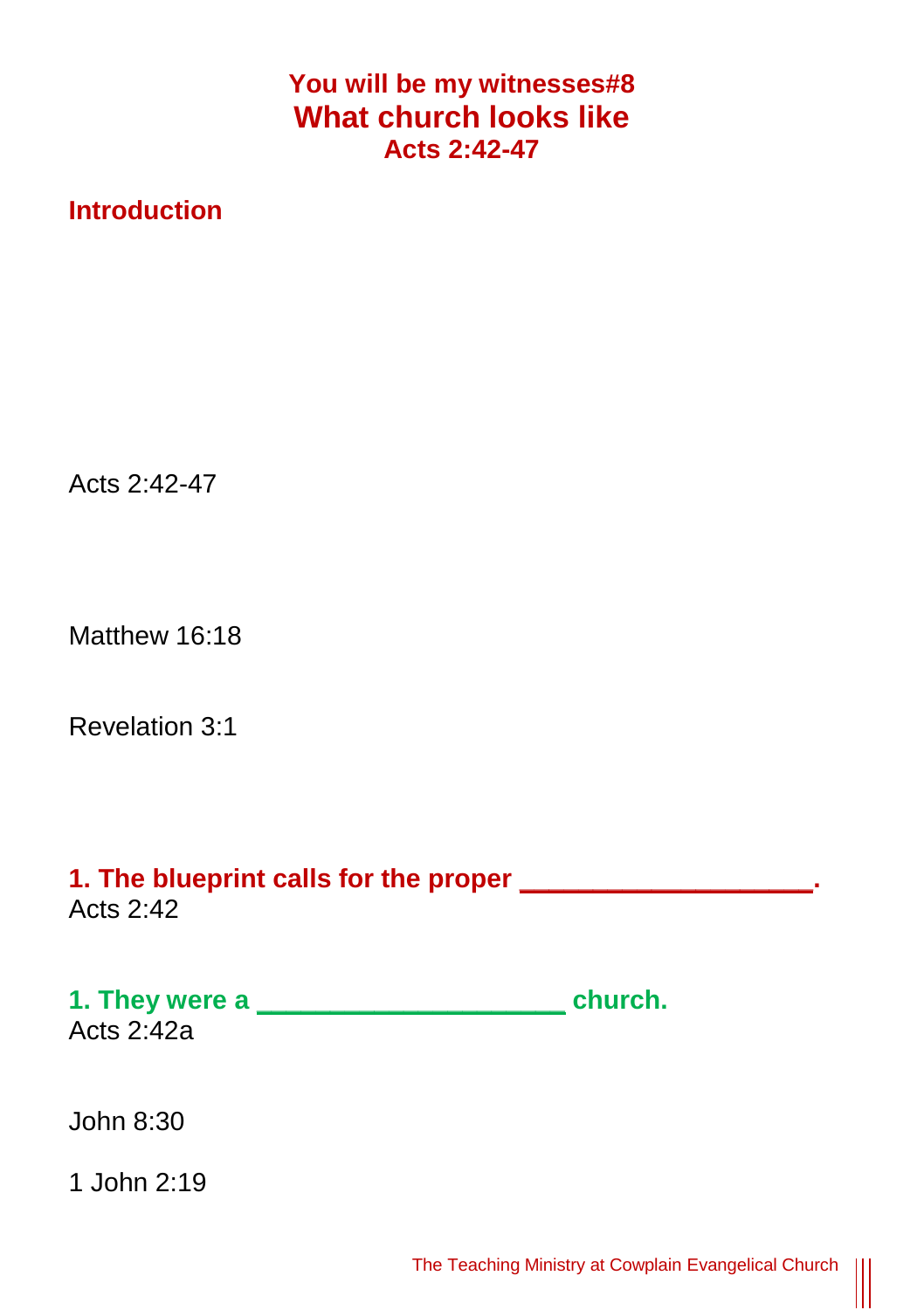| 2. They were a service of the church.<br>Acts 2:38                            |  |
|-------------------------------------------------------------------------------|--|
| Acts 2:42                                                                     |  |
| 1 Corinthians 15:37                                                           |  |
| 4. They were a service and the church.<br><b>Acts 2:42</b>                    |  |
| Acts 2:42                                                                     |  |
| 2. The blueprint calls for the proper ______________________.<br>Acts 2:43-47 |  |
| Acts 2:43a                                                                    |  |
| Acts 2:43                                                                     |  |